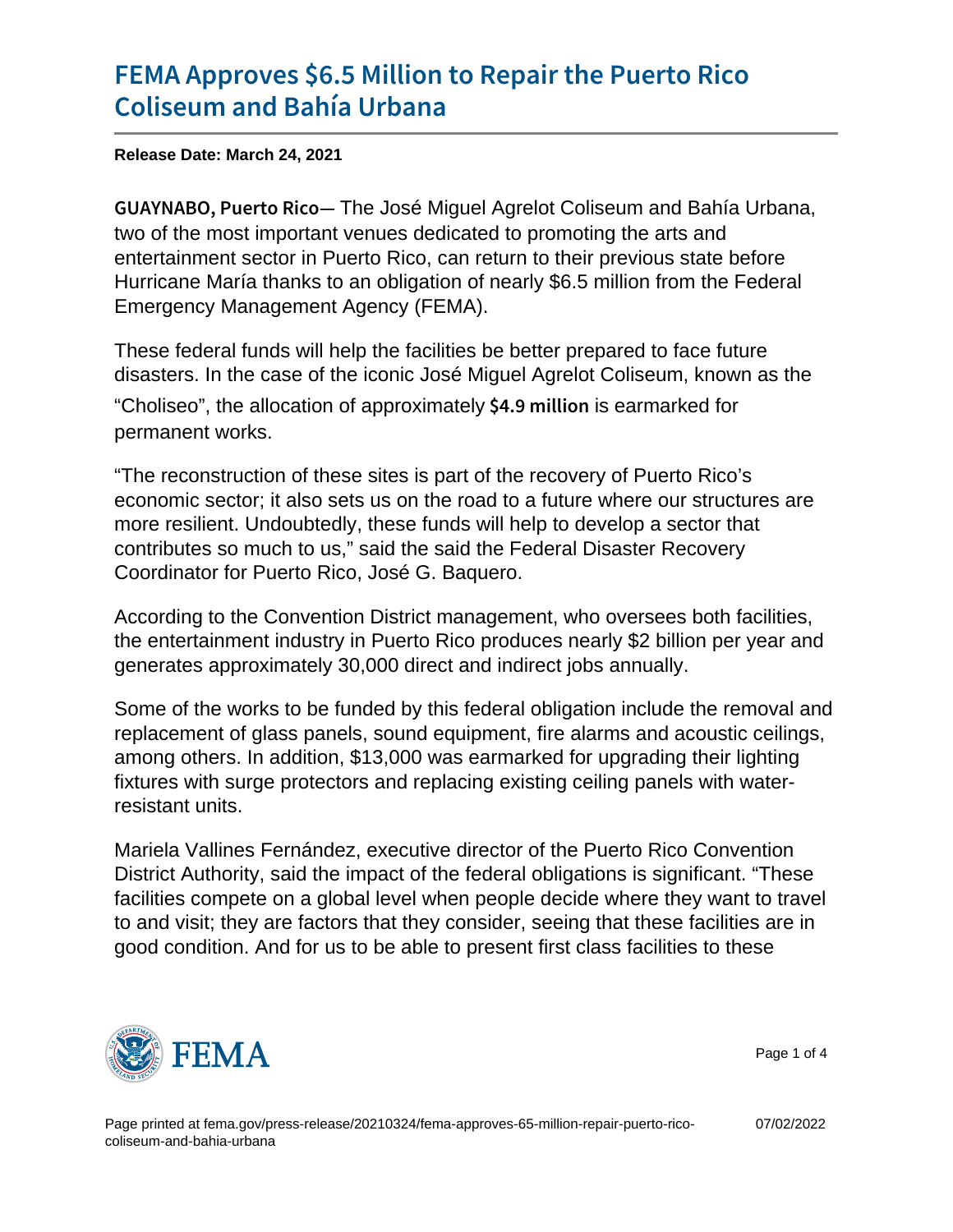tourists, means that we can compete on an equal footing with any other tourist destination," she said.

In addition, Vallines Fernández explained that other industries also benefit indirectly, including transportation, construction and food related, to mention a few.

On the other hand, Bahía Urbana, a modern concept spanning some 87 acres of waterfront outdoor space and an area for artistic events, was awarded \$1.6 million

. These funds are earmarked for repairs for the water fountain pumping system, resin floors, cobblestones and electrical wiring in the dock area, among other things.

Engineer Manuel A. Laboy Rivera, Executive Director of the Puerto Rico Central Office for Recovery, Reconstruction and Resilience, or COR3, welcomed the obligation of these funds, earmarked for the infrastructure renewal of these two important venues that foster cultural development and attract both foreign and local tourists.

"We are certain that the attendance at these venues, which promote cultural activities, will surpass their pre-Covid-19 pandemic peak once its spread is controlled. At COR3 we will support the Puerto Rico Convention District Authority staff in the recovery of these iconic sites," concluded the engineer.

[V i d **e**] Jearn more about the recovery of the José Miguel Agrelot Coliseum and Bahía Urbana, click [here](https://urldefense.us/v3/__https:/fema.ravnur.com/PublicPage/video/2514.aspx__;!!BClRuOV5cvtbuNI!UGM43DbxbjZWjTmrQnZ2AScpRcS77VuRzh372pxTd-B5_OVKDLftnFDwpT9AVFDglzHq5LqSnSkgu9Y$).

For more information on Puerto Rico's recovery from Hurricane María, visit [fema.gov/disaster/4339](http://www.fema.gov/disaster/4339) and [recuperacion.pr.](http://www.recuperacion.pr/) Follow us on our social networks at [Facebook.com/FEMAPuertoRico](http://www.facebook.com/FEMAPuertoRico), [Facebook.com/COR3pr](http://www.facebook.com/COR3pr) and [Twitter @COR3pr.](https://twitter.com/cor3pr)



Page 2 of 4

Page printed at [fema.gov/press-release/20210324/fema-approves-65-million-repair-puerto-rico](https://www.fema.gov/press-release/20210324/fema-approves-65-million-repair-puerto-rico-coliseum-and-bahia-urbana)[coliseum-and-bahia-urbana](https://www.fema.gov/press-release/20210324/fema-approves-65-million-repair-puerto-rico-coliseum-and-bahia-urbana)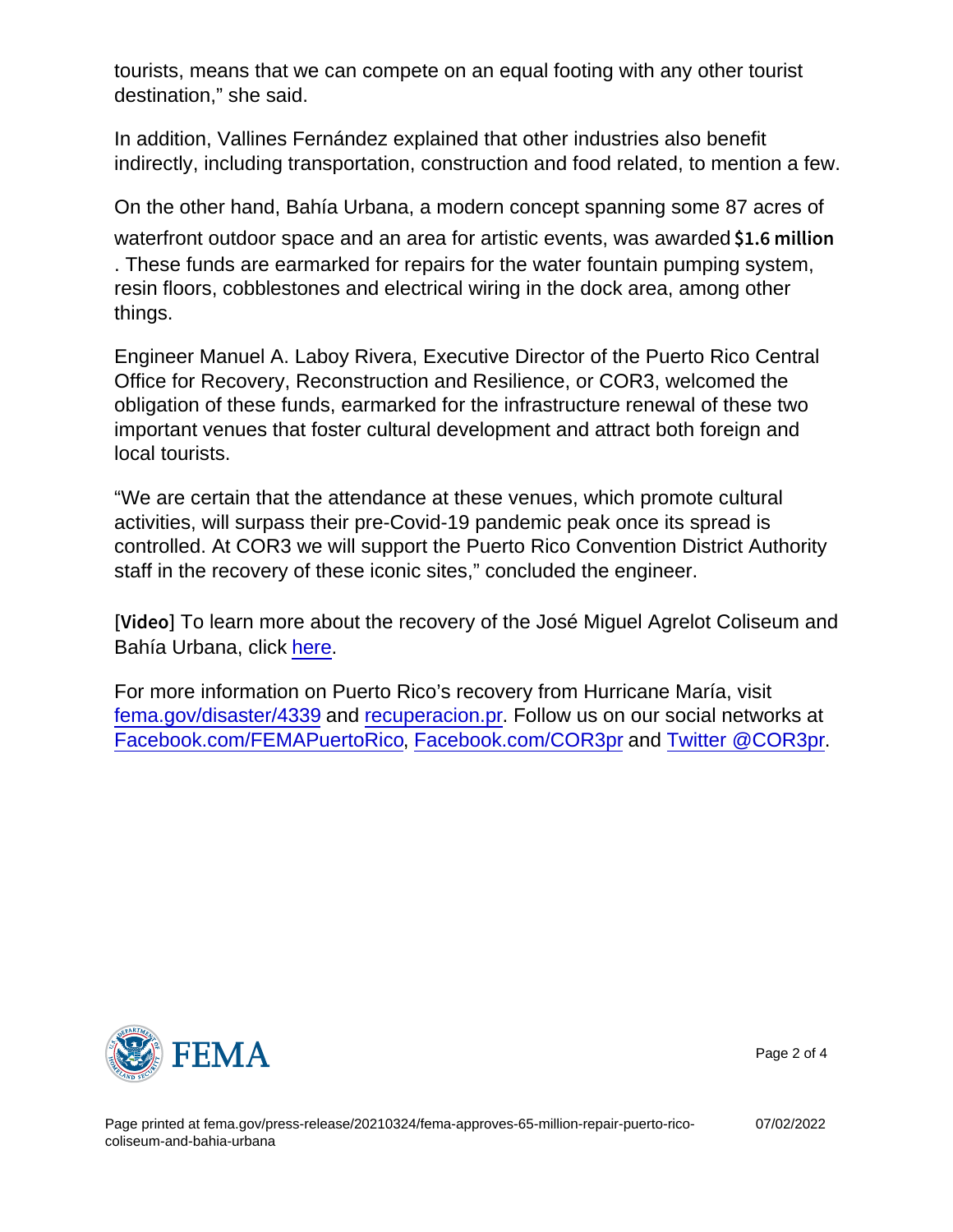$SAN$  JUAN, Pu(Mart. d 9, R2021) – In the case of the iconic José Miguel Agrelot Coliseum, known as the "Choliseo", the allocation of approximately \$4.9 million is earmarked for permanent works. Photo FEMA/Eliezer Hernández



Page 3 of 4

Page printed at [fema.gov/press-release/20210324/fema-approves-65-million-repair-puerto-rico](https://www.fema.gov/press-release/20210324/fema-approves-65-million-repair-puerto-rico-coliseum-and-bahia-urbana)[coliseum-and-bahia-urbana](https://www.fema.gov/press-release/20210324/fema-approves-65-million-repair-puerto-rico-coliseum-and-bahia-urbana)

07/02/2022